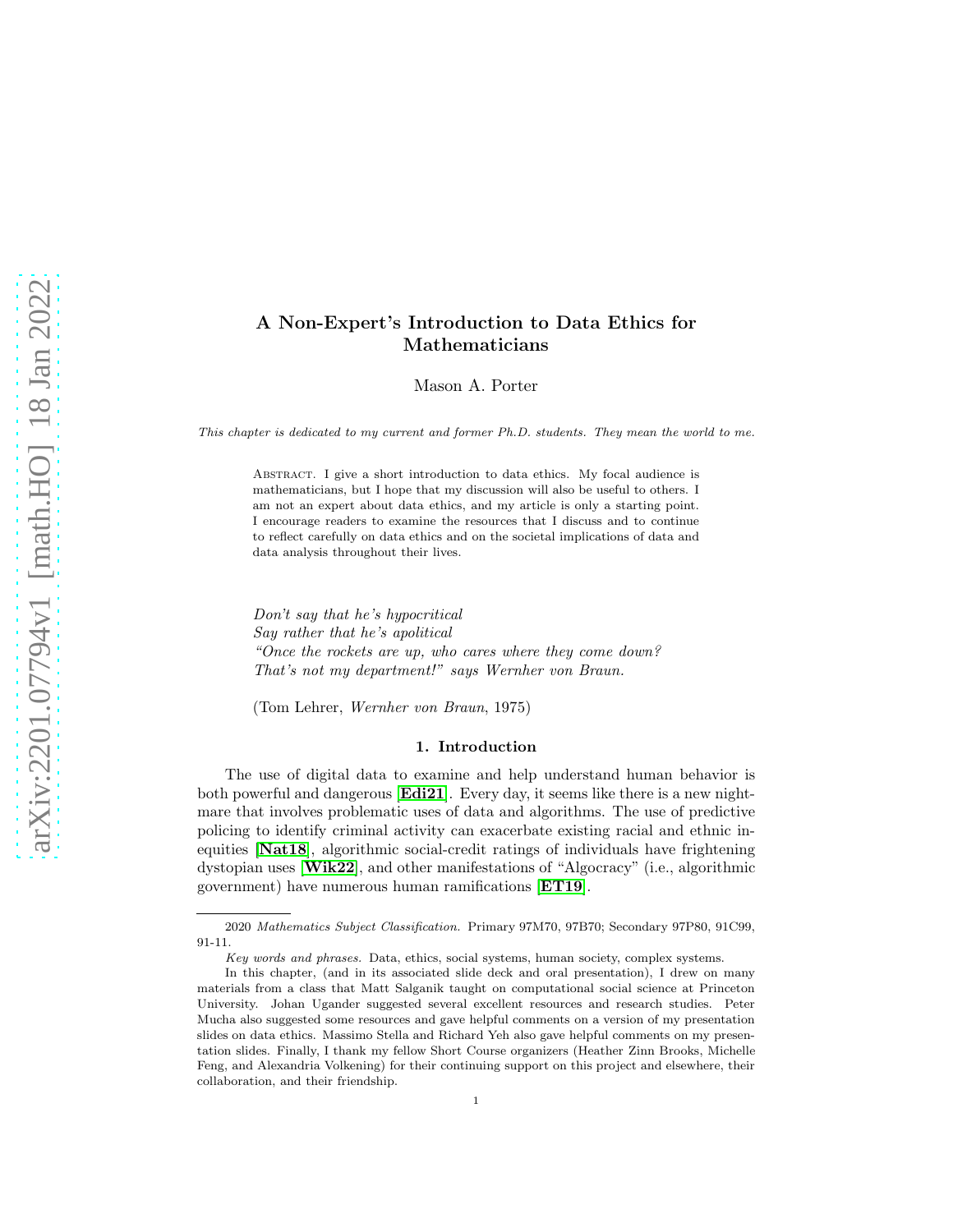The ever-increasing use of and reliance on "big data" and the rapidly accelerating application of tools such as machine learning and artificial intelligence (AI) to make societally consequential decisions can cause very significant harm and exacerbate societal inequities [[O'N16](#page-13-1),[Ree18](#page-14-1)]. Problems like algorithmic bias and the collection, measurement, and use of enormous amounts of data about humans and their behavior have enormous societal consequences  $[\mathbf{WSAO}^+21, \mathbf{LHF}^+21, \mathbf{S} \mathbf{VW21}]$  $[\mathbf{WSAO}^+21, \mathbf{LHF}^+21, \mathbf{S} \mathbf{VW21}]$  $[\mathbf{WSAO}^+21, \mathbf{LHF}^+21, \mathbf{S} \mathbf{VW21}]$  $[\mathbf{WSAO}^+21, \mathbf{LHF}^+21, \mathbf{S} \mathbf{VW21}]$  $[\mathbf{WSAO}^+21, \mathbf{LHF}^+21, \mathbf{S} \mathbf{VW21}]$ . New technologies like "deep fakes" [[fPM20](#page-12-2)], synthetic media in which a person in an existing image or video is replaced with somebody else's likeness,[1](#page-1-0) have terrifying potential. The situation is already scary. In 2016, Microsoft released a Twitter bot that "learned" from its interactions with other Twitter accounts; in less than a day, it was regularly producing horribly racist tweets [[Vin16](#page-14-4)]. In December 2020, Stanford University's use of an algorithm for which people would received the first batches of a COVID-19 vaccine resulted in an extremely inequitable vaccination roll-out that prioritized high-ranking doctors over frontline person-facing medical personnel [[Che20](#page-12-3)]. In 2021, the outgoing Editor-in-Chief of a scientific journal publicly released refereeing data, including the relative number of decisions to accept or reject papers by each of the journal's referees during his tenure [[Sch21](#page-14-5)]. In today's world, it often seems that one needs to laugh to keep from crying [[Wei21](#page-14-6)].

The mathematical, statistical, and computational sciences are not divorced from society. Our research does not occur in a vacuum, especially when we apply our algorithms and other methods to social systems. It is not a traditional part of either curricular education or research education in the mathematical sciences to teach our students and the other junior members of our communities about data ethics and other ethical considerations, but this needs to change. [2](#page-1-1) What we choose to teach (and choose not to teach, or to mention in only a cursory way) impacts what our students and other mentees do with what we teach. Other disciplines (e.g., in the social sciences) have thought *a lot* more about ethics than mathematics (and allied disciplines), and we should be guided by the best practices that they have developed. Many of these best practices have come from ethically problematic studies, and ethical guidelines have developed as people have tried to learn from past mistakes. The mathematics community has also had major ethical problems (e.g., through various forms of social toxicity), but these have traditionally been in issues other than in the scientific use and abuse of data. That has changed; our communities are now also facing these issues head on, and what we learn, teach, and do needs to catch up to this reality.

It is important for mathematicians (and others) to think carefully about ethics and engage with it throughout their careers. We need to incorporate data ethics into the core of education in the mathematical, statistical, and computational sciences. Mathematical, statistical, and computational scientists are increasingly using social, animal, and human data (including potentially personal data) in our research. We need to think carefully about when to use and when not to use such data, and there needs to be systematic training about it. A recent article [[Sku21](#page-14-7)] in *SIAM News* has a nice discussion and mentions several great resources. See [[LMP18](#page-13-3)] for a recent book on ethics and data science, [[FT16](#page-12-4)] for a theme journal issue on

<span id="page-1-1"></span><span id="page-1-0"></span><sup>&</sup>lt;sup>1</sup>A light-hearted example is Gollum's cover of the song "Nothing Compares to U" [[Fos20](#page-12-5)]. <sup>2</sup>One positive development is that some computer-science conferences now require people to include ethics statements in submitted papers.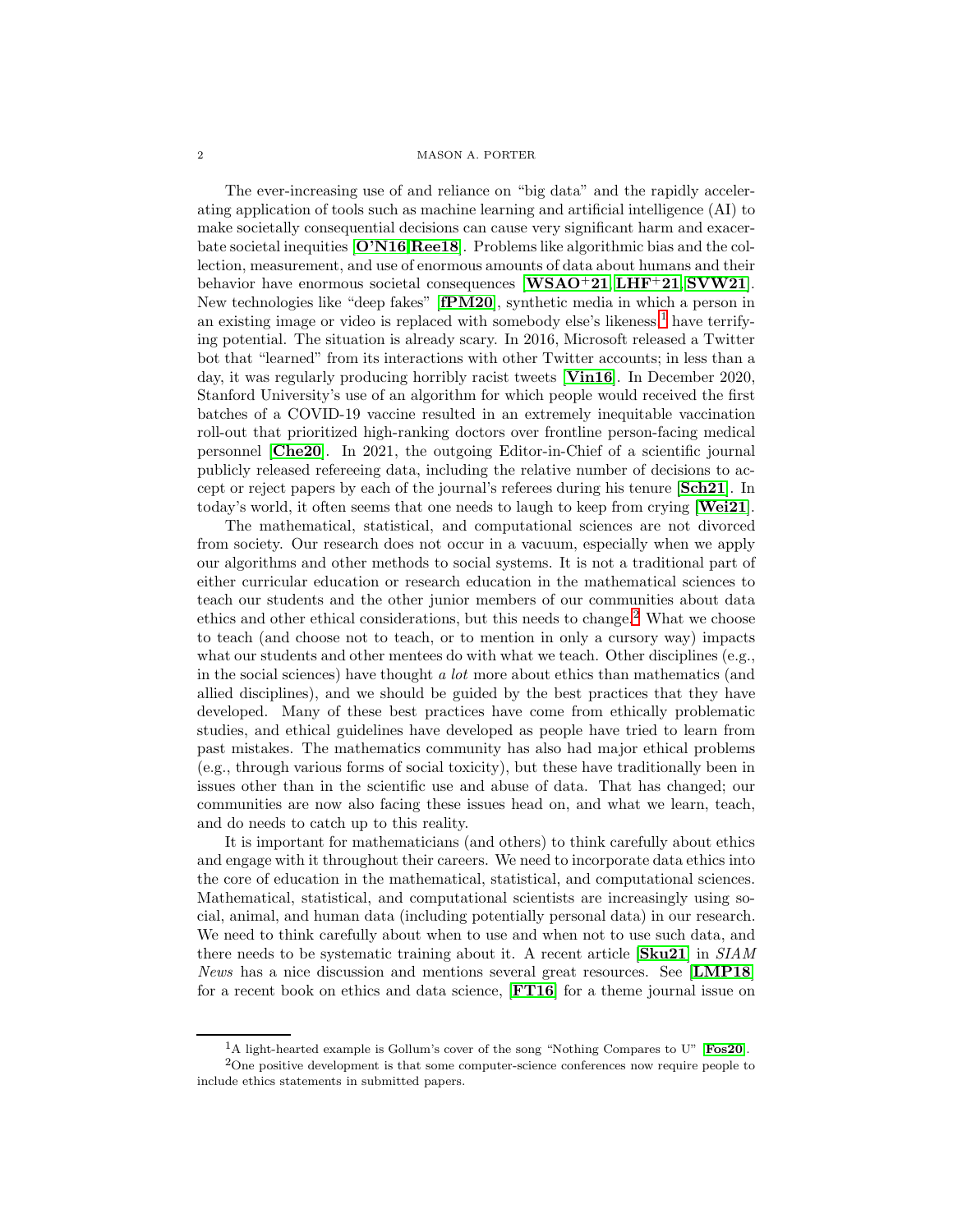data ethics, and  $\textbf{uCF21}$  $\textbf{uCF21}$  $\textbf{uCF21}$  for a recent discussion of the ethics landscape in mathematics and of a "Hippocratic Oath" for mathematics. See [[Ass18](#page-11-0)] for the Code of Ethics and Professional Conduct of the Association for Computing Machinery. To help acknowledge such issues in the mathematical sciences, it is relevant to include pertinent information on departmental websites. (For an example of a very terse page, which I helped produce at University of Oxford in the aftermath of a study  $|\mathbf{TMP12}|$  $|\mathbf{TMP12}|$  $|\mathbf{TMP12}|$  by my collaborators and me that uses Facebook data, see  $|\mathbf{MI}|$  $|\mathbf{MI}|$  $|\mathbf{MI}|$ .

The present chapter, which I intend as an introductory resource about data ethics, is a companion to my oral presentation at our Short Course on Mathematical and Computational Methods for Complex Social Systems in January 2021. My slides and video presentation are available at [[Por21](#page-13-5)]. I will mostly discuss the same key points, although my emphasis will occasionally differ. I encourage you to look at my slides and watch my presentation, and I especially encourage you to look at the resources that I discuss in those slides and in the present chapter. I am not an expert on data ethics — and, to be frank, writing this article has been accompanied by most serious case of "imposter syndrome" in a very long time and it is important that readers look at what actual experts have to say. I will attempt to give some helpful thoughts and pointers to begin a journey in data ethics. It is important to continue to reflect on data ethics and the societal impact of data and data analysis throughout your career and your life.

This chapter proceeds as follows. In Section [2,](#page-2-0) I mention several courses and other resources about data ethics. In Section [3,](#page-3-0) I discuss some ethical principles and other considerations in the use of human data in scientific research. In Section [4,](#page-4-0) I briefly describe some of our efforts at UCLA that engage with data ethics and social justice. I also briefly mention a couple of efforts by others. In Section [5,](#page-6-0) I highlight a few research articles that discuss important issues in data ethics. In Section [6,](#page-7-0) I discuss open data in research and its tension with data privacy. I conclude in Section [7.](#page-11-1)

### 2. A Few Resources

<span id="page-2-0"></span>In this section, I briefly discuss a small selection of helpful resources. Please take a look at them to continue your pursuit of data ethics and examination of the societal impacts of data.

<span id="page-2-1"></span>2.1. Course Material on Data Ethics and Society. Many existing courses discuss data ethics and the societal impact of data. Casey Fiesler has collected the syllabi of many such courses at  $[Field8]$ . A good book on ethics and data science to use as a starting point is [[LMP18](#page-13-3)].

Several courses have websites with a lot of useful information about data ethics and related topics. I will highlight a few examples. Matthew Salganik (Department of Sociology, Princeton University) has taught a graduate course (from which I drew some material for the present chapter and my January 2021 slides) called *Computational Social Science: Social Research in the Digital Age*. The material for the course's Fall 2016 edition is available at [[Sal16](#page-14-10)]. It includes material that appeared later in book form [[Sal17](#page-14-11)]. Johan Ugander (Department of Management Science and Engineering, Stanford University) has taught a graduate course called *Data Ethics and Privacy*. See [[Uga20](#page-14-12)] for the course website, which influenced the research and lay articles that I mention in Section [5.](#page-6-0) Rachel Thomas (who co-founded fast.ai and is Professor of Practice in the Center for Data Science at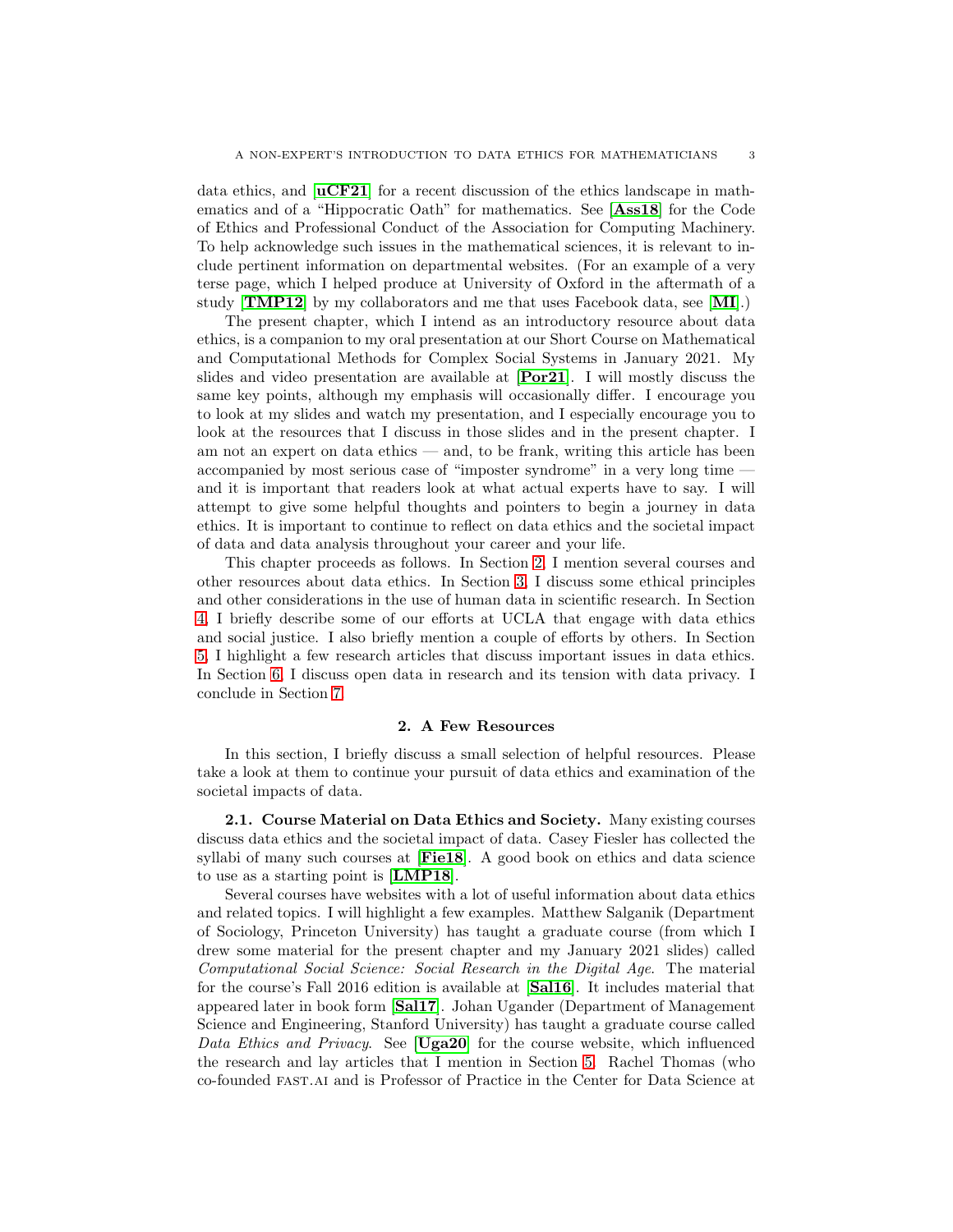Queensland University of Technology) has posted a wealth of resources at [[Tho](#page-14-13)]. This material includes a data-ethics course, a data-science blog, a diversity blog, and more. For example, take a look at her collection of short videos on ethics in machine learning [[Tho21](#page-14-14)]. The course *Calling Bullshit* by Carl Bergstrom and Jevin West at University of Washington includes a section on ethics [[BW19](#page-11-2)]. The rest of the course also includes valuable material and reading suggestions.

2.2. Online Ethics Training. For studies that use human data, it is important to think carefully about ethics and to have formal training in it. A popular choice is the CITI program [[CIT22](#page-12-7)], which has a variety of courses. For more information, take a look at the website for the UCLA Office of the Human Research Protection Program (OHRPP) [[OHR22](#page-13-6)]. See Section [3.2](#page-4-1) for further discussion of these courses and of Institutional Review Boards (IRBs).

## <span id="page-3-0"></span>3. Ethical Principles and Other Considerations in the Scientific Use of Human Data

In this section, I discuss some ethical principles and other considerations in the scientific use of human data. Much of this discussion also applies to data from nonhuman animals, but I am focusing on human data in this chapter, so I typically phrase my exposition in human terms. Much of the present discussion is influenced very heavily by material from Matt Salganik's course on computational social science [[Sal16](#page-14-10)].

**3.1. Four Key Principles.** In scientific pursuits that involve human data, it is important to do the following:

- be honest and fair (obviously);
- design ethically thoughtful research;
- explain your decisions to others.

Four key principles in research that involves humans are

- respect for persons;
- beneficence;
- justice;
- respect for law and public interest.

These four principles can come into tension with each other, so how do we balance them?

In conducting research with human data, there is a sliding scale: the more your research has the potential to violate personal privacy, the more helpful for humanity the outcome needs to have the potential to be. Four things to ponder with research that involves personal data are the following:

- informed consent;
- understanding and managing informational risk;
- privacy;
- making decisions in the face of uncertainty.

As you design and conduct research, put yourself in the shoes of other people. Think of research ethics as continuous (i.e., there is a sliding scale), rather than as discrete.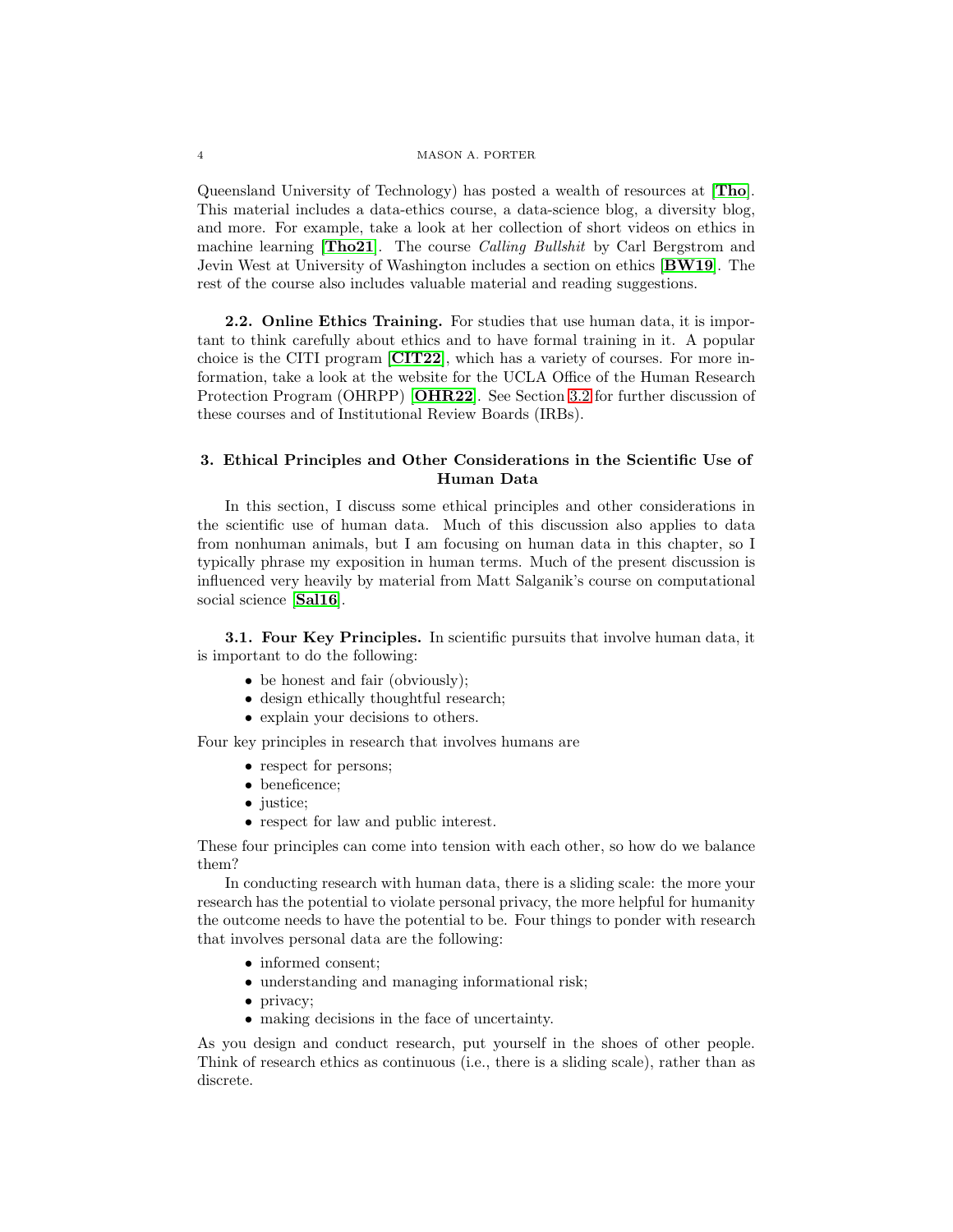#### <span id="page-4-1"></span>3.2. Institutional Review Boards.

"Yeah, yeah, but your scientists were so preoccupied over whether or not they could, they didn't stop to think if they *should*." (stated by the character Ian Malcolm in *Jurassic Park*)

For many studies, it is a professional requirement to obtain permission to undertake a research project in the first place. Such permission gives an ethical floor to satisfy; it is not a ceiling. It may be legally and professionally permissible to do something, but it is important to hold oneself to higher standards with respect to whether or not it is actually the right choice to do it. Whatever you decide for your own work, make sure that you think carefully about it.

In universities in the United States, if you are working with personal data, you need to check with your institution's Internal Review Board (IRB) to ensure that you are conducting your research in an ethical way. Universities in other countries, private companies, government laboratories, and other organizations often have bodies that are similar to IRBs, but the procedures and especially the specific details are very different [[Gri16](#page-12-8)]. A university IRB may tell you that you do not need to submit a formal application to get a research project approved, or they may tell you that you do. Let them know briefly what data you have access to (or what data you plan to acquire and how you plan to acquire it) and what you plan to do with it. Different IRBs can rule differently. When an IRB grants permission to undertake a study, they have decided that a proposed project is above the ethical floor and hence that one is allowed to do the project; one's own standards need to be higher. (Again, ethical approval is a floor, rather than a ceiling.) In this light, it is worth examining the discussion following a controversial IRB-approved study of "emotional manipulation" when researchers adjusted user feeds on Facebook [[Luc14](#page-13-7),[KGH14](#page-12-9)].

To get a more concrete idea about IRBs and conducting ethical research in a university setting, take a look at the online materials at UCLA's Office of the Human Research Protection Program (OHRPP) [[OHR22](#page-13-6)]. Among the requirements for undertaking research with human data (and nonhuman animal data) are various online training courses, such as those in the CITI program. These courses, which are available online at [[CIT22](#page-12-7)], are in common use in the United States. The training that is required, expected, and available for research projects that involve human data and other sensitive data differs substantially across different countries. Some of the topics that are covered in courses on ethical research are animal care and use, biosafety and biosecurity, human-subject research, information privacy and security, and responsible conduct of research. It is useful to take a variety of these courses even when they are not required.

### 4. A Few Efforts Related to Data Ethics and Social Justice

<span id="page-4-0"></span>I briefly discuss a few efforts that are related to data ethics and social justice. I will focus primarily on two recent efforts in the Departments of Mathematics and Statistics at University of California, Los Angeles (UCLA), but I also want to mention a couple of efforts by other people and institutions. There are numerous others.

### 4.1. Two New Initiatives at UCLA.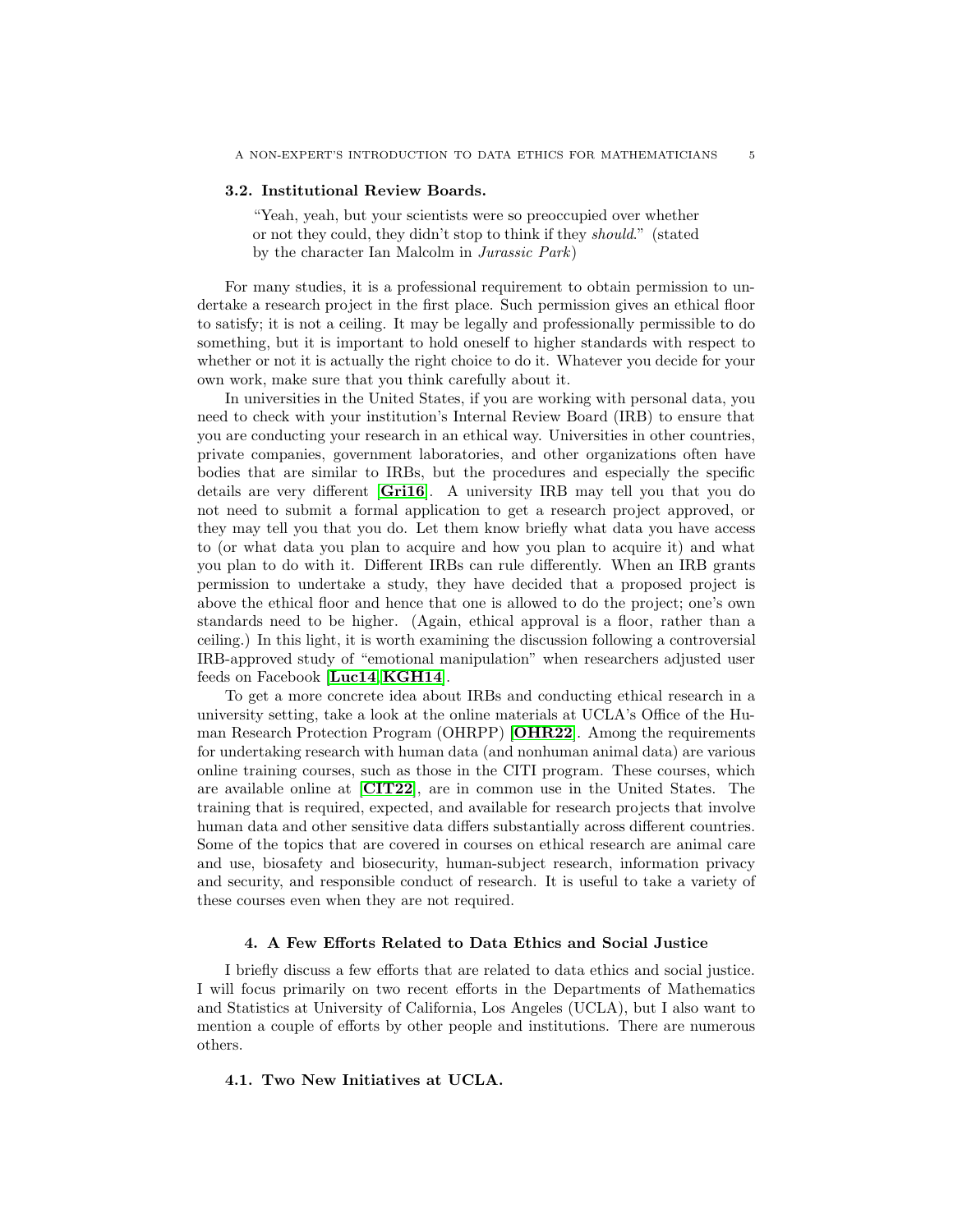4.1.1. *An Undergraduate Course: Societal Impacts of Data.* I helped design a new undergraduate major in "Data Theory"[3](#page-5-0) at UCLA. All students in our Data Theory major must take a new upper-division statistics course, which was designed by Mark Handcock of the Department of Statistics, called "Societal Impacts of Data". The catalog description of the course material is as follows:

Consideration of impacts that data collected today have upon individuals and society. Rapid increase in scale and types of data collected has impacted commerce and society in new ways. Consideration of economic, social and ethical, legal and political impacts of data, especially that collected on human behavior. Topics include privacy and data protection, intellectual property and confidentiality, sample selection and algorithms, equality and antidiscrimination.

In my view, such a course should be required not only for undergraduates who are majoring in one of the many new data-science degrees that now exist or soon will at many universities. I think that literally all students should be required to take such a course to obtain an undergraduate degree (it is crucial for any member of society), although it is especially important for the many students (in mathematics, statistics, computer science, and other subjects) who become data scientists or otherwise work with human data (and nonhuman animal data) in their careers. In preliminary discussions, we have considered using [[LMP18](#page-13-3)] as one of the textbooks for our new course.

4.1.2. *Social-Justice Data-Science Postdoctoral Scholars.* A new academic position, which I designed along with Deanna Needell (of the Department of Mathematics) and Mark Handcock, is a Social-Justice Data-Science (SJDS) postdoctoral scholar. See [https://datatheory.ucla.edu/social\\_justice.html](https://datatheory.ucla.edu/social_justice.html) for a description of this position. This innovative postdoctoral position, which I hope to see in various forms at academic and other institutions worldwide, is a joint venture of UCLA's mathematics and statistics departments. An SJDS postdoc has two mentors: (1) a faculty member from the Departments of Mathematics or Statistics and (2) a faculty member who is a social-justice scholar.

By harnessing data, mathematical, statistical, and computational scientists can accelerate the scientific study of social-justice issues. They can leverage recent advances in data science into social justice and activism. Individuals who are trained in other fields (such as sociology) have a long tradition of such involvement; mathematicians, statisticians, and computer scientists also have a lot to contribute. However, this is not simply a matter of doing an abstract problem in mathematical sociology or a similar topic. It requires engagement with social-justice scholars and the communities and other stakeholders that they seek to help. This is what we expect our SJDS postdocs do to. Moreover, by sponsoring SJDS scholars as postdocs in our department in positions of comparable prestige to our usual postdocs, the community of mathematical scientists (along with our colleagues in statistics, computer science, and other disciplines) can show our students that these paths whether in academia, as a data scientist for a nonprofit organization that serves communities, or elsewhere — are available and viable career pathways. It is important that we send this message.

<span id="page-5-0"></span><sup>3</sup>UCLA's undergraduate major in Data Theory is described at <https://datatheory.ucla.edu>.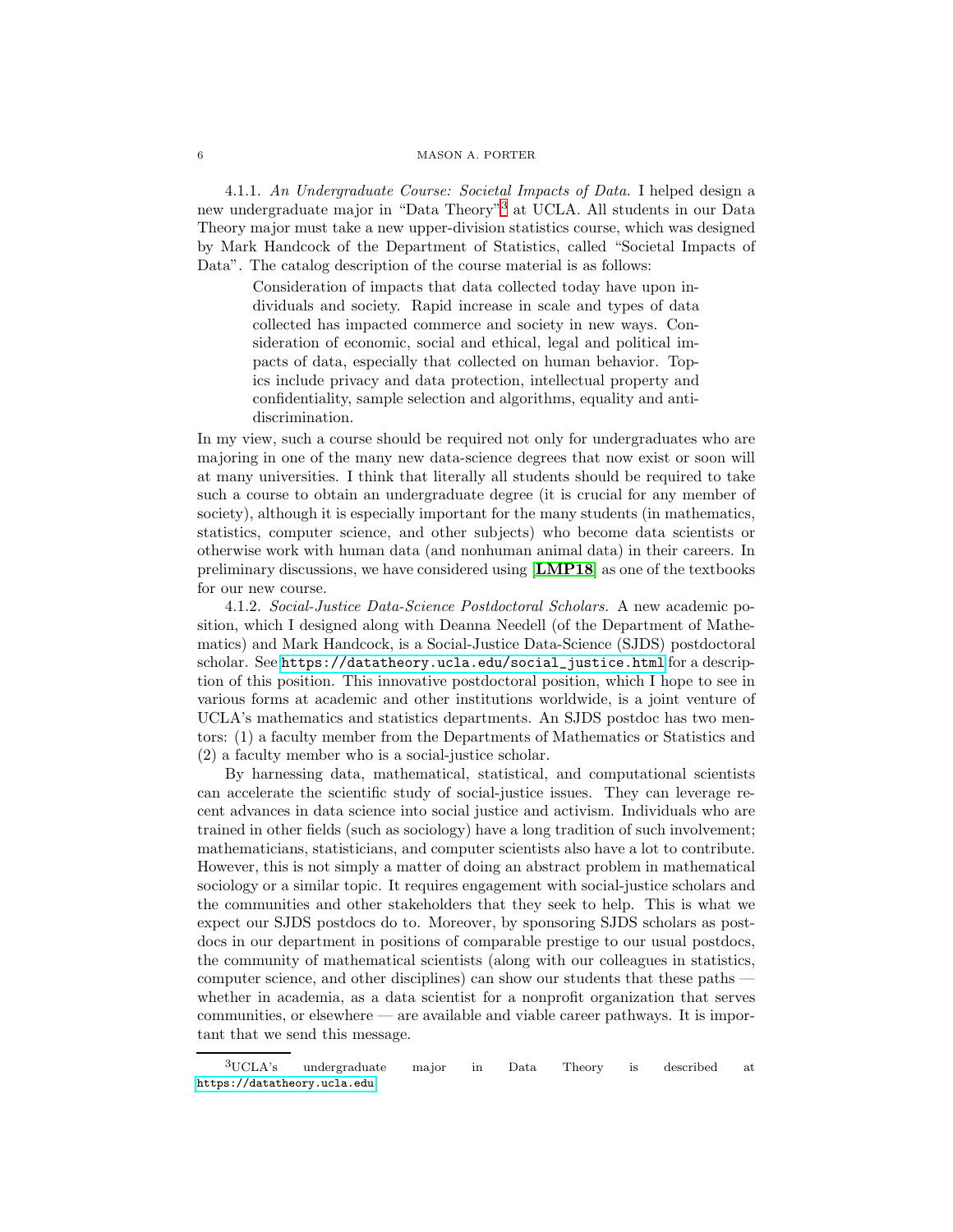4.2. Some Other Noteworthy Efforts. There are many other efforts (in a variety of forms) about data and society. In Section [2.1,](#page-2-1) I discussed several courses and resources on data ethics. In this subsection, I briefly highlight two initiatives. One of these efforts is Mechanism Design for Social Good (MD4SG) [[AG18](#page-11-3),[md422](#page-13-8)], which uses techniques from algorithms, optimization, mechanism design, and disciplinary insights to improve the equity, social welfare, and access to opportunities of historically underserved, disadvantaged, and marginalized communities. Another effort, which was launched recently by Timnit Gebru, is the Distributed AI Research Institute (DAIR) [[dai22](#page-12-10)]. It is an institute for communitybased and interdisciplinary AI research.

# <span id="page-6-0"></span>5. Some Research and Lay Articles Related to Data Ethics and Data Privacy

There is a wealth of research on data ethics in computer science, sociology, and other fields. There is no way that I can possibly be exhaustive, so I will highlight a small number of studies to give a taste of existing research. I will also briefly discuss a few articles in blogs, news websites, and other nontechnical venues. I selected several of these articles from the website for Johan Ugander's course on data ethics and data privacy [[Uga20](#page-14-12)].

One key topic is algorithmic bias, in which systematic and repeatable errors result in unfair outcomes, such as privileging one group of people over others. For example, such biases systematically hurt certain racial and demographic groups in predictive policing [[Nat18](#page-13-0)]. Another example is an algorithm for prioritizing COVID-19 vaccinations that severely disadvantaged front-facing medical workers [[Che20](#page-12-3)]. There is much research to mitigate algorithmic bias, such as in the algorithmic hiring of people for jobs [[RBKL20](#page-13-9)]. See [[CDG18](#page-12-11)] for a review of fairness in machine learning. Moreover, as advocated in  $[KA21]$  $[KA21]$  $[KA21]$ , it is important to go beyond notions of mere algorithmic "fairness" (which focuses on intra-group versus inter-group differences); one must also analyze (1) inequality and the causal impact of algorithms and (2) the distribution of power.

As was studied extensively in [[EN16](#page-12-13)], people are tracked extensively when they visit websites. One can infer private traits and attributes from digital records of human behavior [[KSG13](#page-13-10)]. One can also steal the identities of visitors to websites [[Nar10](#page-13-11)], and trackers can use social-network structure to de-anonymize data from Web browsing [[SSGN17](#page-14-15)]. Companies can exploit the information that they observe (or infer) from website visits; for example, a decade ago, the online travel agent Orbitz showed higher prices for flights to users of Macintosh computers than to users of other types of computers [[Whi12](#page-14-16)]. It is imperative that individuals and other stakeholders have agency in how their personal data are used [[SVW21](#page-14-3)], although this can come into tension with the scholarly desirability of promoting open data (see Section [6\)](#page-7-0). For example, the sharing of data from the African continent has often been driven by non-African stakeholders  $[AAB+21]$  $[AAB+21]$  $[AAB+21]$ . See  **for discussions of access, ethics, and best practices in** the algorithmic measurement of human data.

There are many ways to infer characteristics of people and communities, as well as social ties between people, using data analysis. For example, one can infer social ties by examining the geographical proximity of individuals in time and space using offline or online data  $[\text{CBC}^+10]$  $[\text{CBC}^+10]$  $[\text{CBC}^+10]$ . Additionally, researchers have used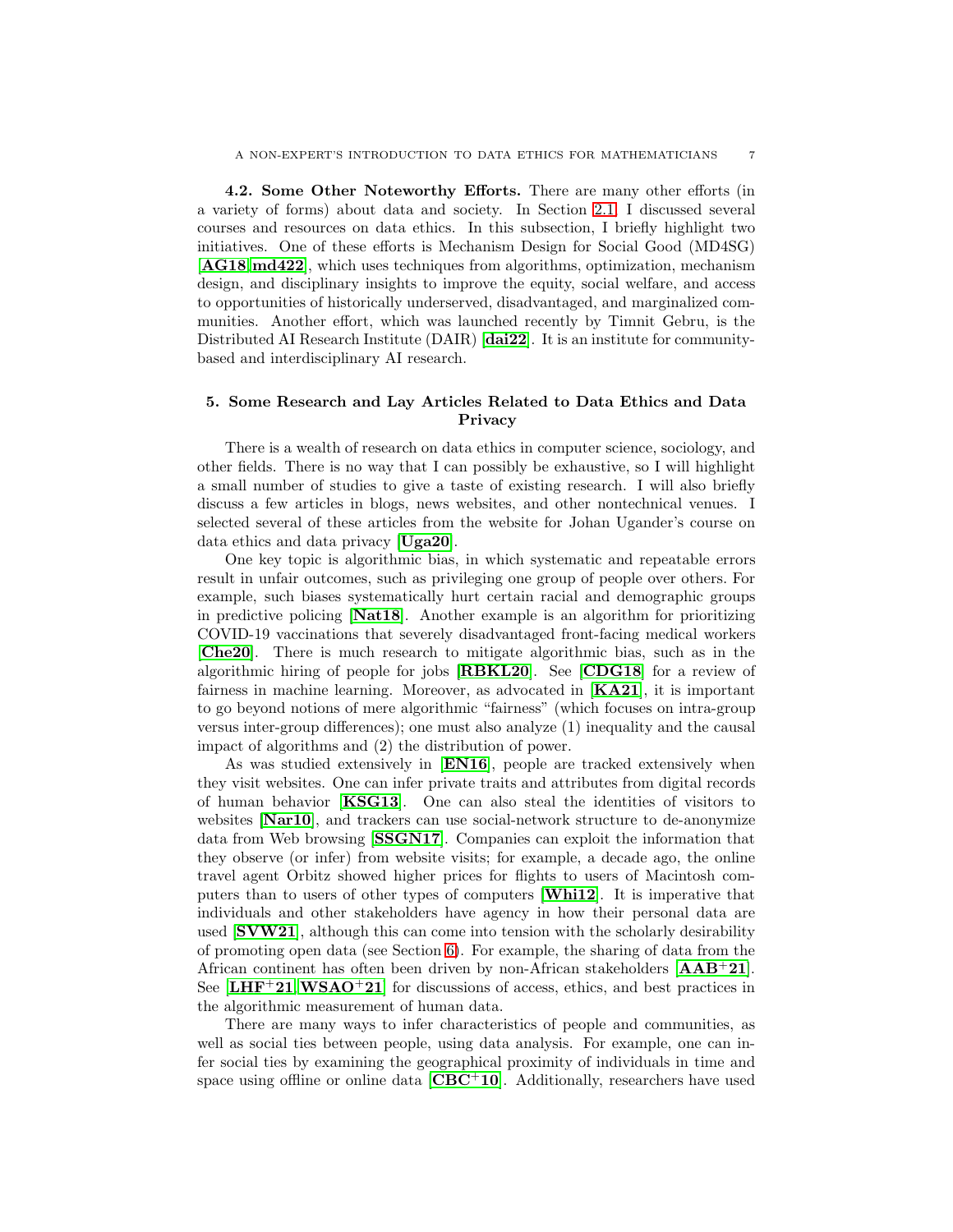machine learning and Google Street View to estimate the demographic composition of neighborhoods across the United States  $GKW^+17$  $GKW^+17$ . As I will discuss in Section [6,](#page-7-0) the fact that individuals appear in multiple social networks (e.g., multiple social-media platforms or multiple databases) gives considerable ability to identify them or information about them even when they appear to be "anonymous" in those individual networks [[NS08](#page-13-12)]. For example, the inference the sexual orientation of some individuals by combining Netflix data (which was released as part of a public competition to improve Netflix's algorithmic ability to infer user ratings of films) of movie rentals with rating data from the Internet Movie Database (IMDB) led to legal troubles, and Netflix ultimately cancelled a planned sequel competition [[Wika](#page-14-17)]. Tools like data analysis and machine learning can yield crucial and actionable insights (e.g., of racial disparities in police stops  $[PSO^+20]$  $[PSO^+20]$  $[PSO^+20]$ ), but they need to be applied in a careful and respectful way.

Another issue is personalization [[Uga17](#page-14-18)], such as in the targeted advertisements that inundate people on Facebook and other social-media platforms. Sometimes, this may lead us to buy some product (such as t-shirts, dice, or plushies in my case), but it can also be used for targeted political advertising. For example, the movie *Straight Outta Compton* was advertised differently to people based on their inferred demographic characteristics [[McA16](#page-13-14)]. Infamously, Donald Trump's 2016 presidential campaign employed the company Cambridge Analytica for targeted online political advertising. There are also studies of the effectiveness of spam-based marketing  $[KKL+09]$  $[KKL+09]$  $[KKL+09]$ , the detection of spam in social-bookmarking websites [[MCM09](#page-13-15)] (such as Pinterest and Digg), and other aspects of spam and related online marketing. The feeds of users on social-media platforms such as Facebook are personalized, and a research project that involved adjustment of those feeds [[KGH14](#page-12-9)] led to a major controversy about that research, including with the issue of manipulating people's emotions [[Luc14](#page-13-7)].

### <span id="page-7-2"></span><span id="page-7-0"></span>6. Public Code and Data in Research, and its Tension with Privacy

6.1. Replication of Research. It is crucial to be able to replicate scientific research, and improvement in current practices are necessary to produce reproducible and reliable computational science [[CGH21](#page-12-16)]. Consequently, it is important to precisely explain all details of analysis, implementation, and data cleaning in scholarly works; it is also important to openly provide source code and data. Therefore, to the extent possible, one should publish one's data and code (including code that reproduces all figures in a scholarly manuscript).[4](#page-7-1) In a manuscript, one should explicitly and carefully discuss each step in the procedures that were followed for data anonymization, cleaning, sampling, and transformation. It is important to be explicit about anything that one did with data so that others know what choices one made and can evaluate whether or not they think that those are the best choices for the analysis in a manuscript. Sampling biases can change the properties of data in fundamental ways [[SWM05](#page-14-19)]. Additionally, by providing the original data when possible, readers can analyze that data in procedures that involve different choices. There are many choices that scientists make in data analysis — it is impossible not to make such choices — but these choices are a part of the scientific procedure that one has followed in conducting research, so it is imperative

<span id="page-7-1"></span> ${}^{4}$ In the interest of admitting my own flaws, I note that I have been imperfect about publishing code in my career. I am doing this increasingly, and I am improving.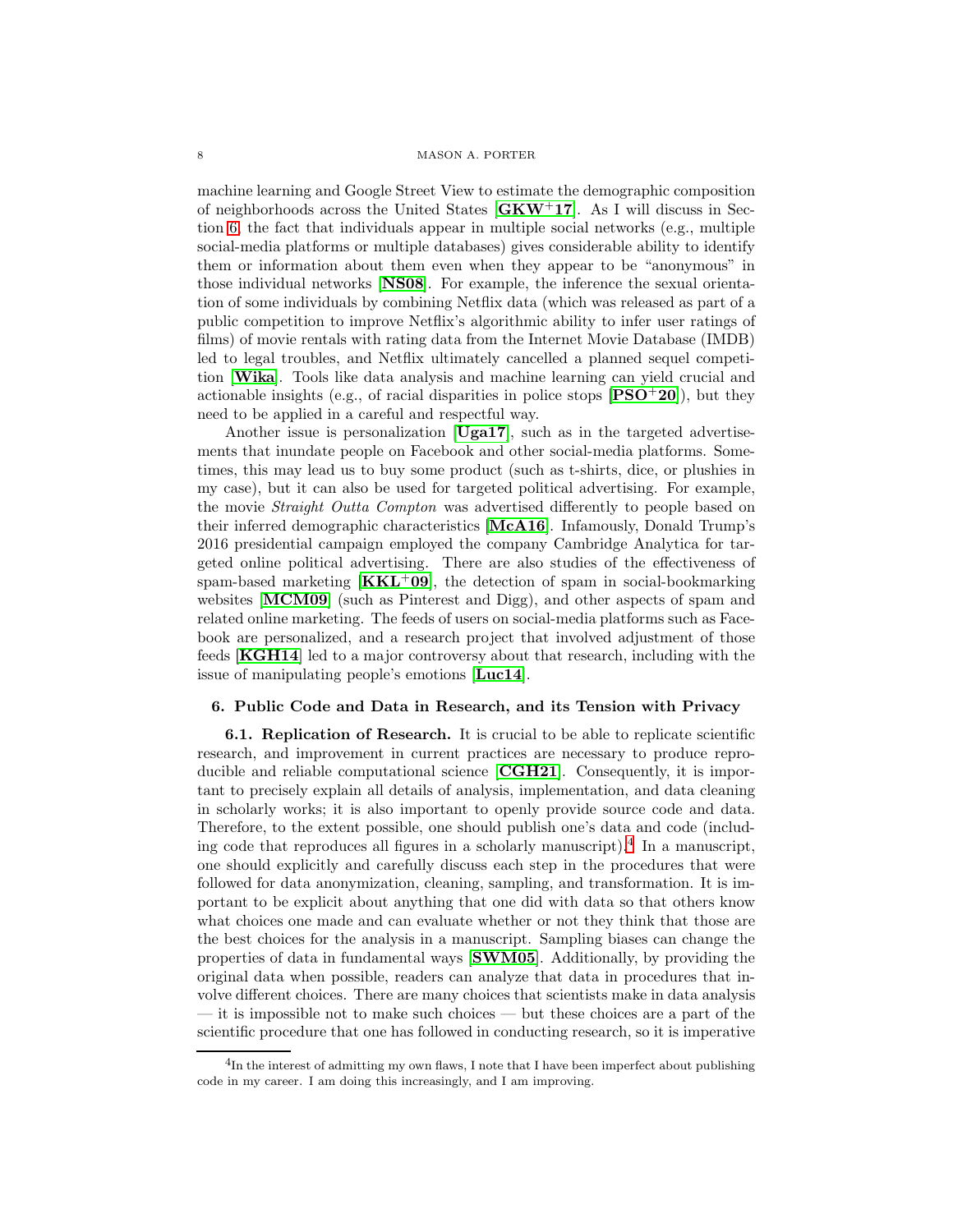to inform readers of exactly what one has done in any scientific work so that they know exactly what these choices are. They may want to make different choices.

When it comes to making data publicly available, posting the output of synthetic models is safer than posting even the safest real-world data (see Subsection [6.2\)](#page-8-0). When using synthetic data, such as the output of numerical simulations of a model or data that one generates from a random-network model, it is good to publish the code to generate the output data (e.g., for examples) that one uses in the manuscript. One way to do this is as supplementary material on a journal website, and another is through repositories such as Bitbucket, GitLab, and others. Posting synthetic data is relevant not only for the output of numerical computations and any other data that one generates, but also even for examples (such as adjacency matrices in a paper about networks) that one constructs by hand in a definition–theorem–proof paper. How relevant it is to do this depends on the sizes of the examples; even posting the entries of a  $10 \times 10$  matrix saves time for readers if it is available in a repository that is associated with a scholarly work.

We are all human and it is easy to forget something or to inadvertently be insufficiently precise about a procedure, so gaps often occur. If somebody e-mails you to ask for a clarification, copy of code (even if poorly commented), or something else, it is important to respond and to provide it to them (assuming that it is something that you have the legal and ethical right to provide).

<span id="page-8-0"></span>6.2. Privacy Concerns and Practical Considerations for Open Data and Code. There are various tensions and practical considerations with the lofty ideals of openly publishing data and code. For example, one may not be allowed to publish data for privacy reasons or because of nondisclosure agreements. For empirical data, if you have permission to post something (e.g., does the data "belong" to somebody else?) and it does not pose privacy concerns, then it makes sense to post it because doing so promotes good science. Because of privacy issues, one may choose not to publish certain data that one is technically allowed to publish. It is crucial that researchers navigate these issues in a conscientious way. Another issue is that posting usable code and data publicly takes time and energy, and key participants (such as students and other junior researchers) in a project move on to other things, so the team members who are equipped to do this effectively may no longer be available. That is, there is sometimes a practical tension between publishing code and data and the well-being of one's junior collaborators.

In Subsection [6.1,](#page-7-2) I commented that it is important to mention how one has anonymized data in scholarly works. When is data actually "anonymous", and is it ever possible to "fully" anonymize data? Let's consider the following scenario, which was discussed in **[[Sal16](#page-14-10)**]. Suppose that we have a data set of medical records of individuals that includes their names, home addresses, the zip codes of these addresses, their birth dates, their sexes, their ethnicities, the dates that each individual visited a doctor, the medical diagnoses, the medical procedures, and the prescribed medications. Now suppose that we "anonymize" this data set by removing the names and home addresses of all individuals. We now have a data set of "anonymized" medical records. Now suppose that we obtain a data set of voting records and that this data set includes names, home addresses, political party affiliations, voter-registration dates, zip codes, birth dates, and sexes. Note that the zip codes, birth dates, and sexes of individuals who are common to the data sets are present in both data sets. One can use such data — namely, data that is common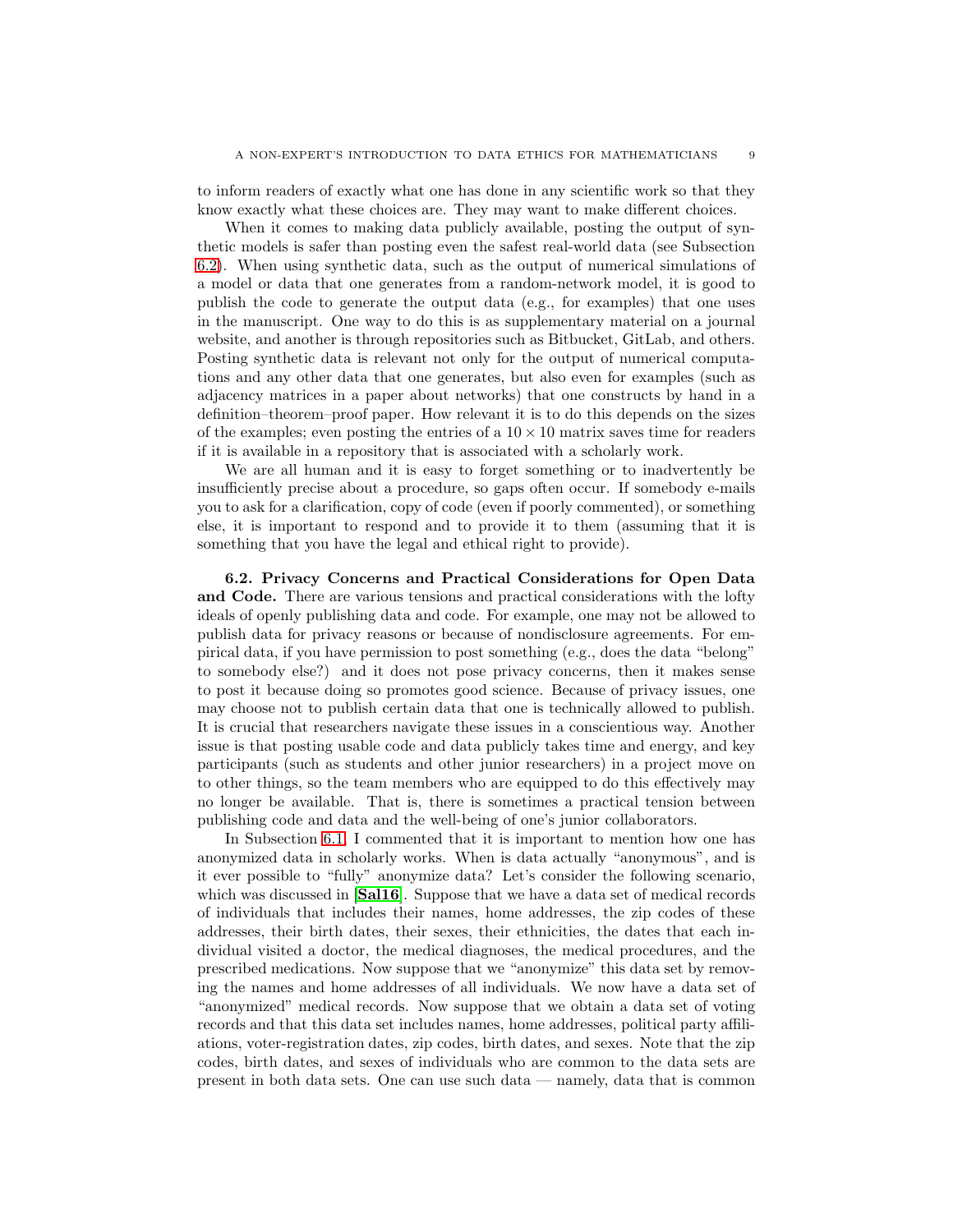to two data sets — to de-anonymize people in the supposedly "anonymized" data set of medical records [[NS08](#page-13-12)]. An infamous example of such de-anonymization led to the cancellation of the sequel to the Netflix Prize [[Wika](#page-14-17)].

Given the simultaneous presence of privacy concerns and the desire to produce replicable scientific research, what should one do if the employed data, an algorithm (or part of an algorithm), or something else needs to remain private? This was one key topic of discussion following a publication by Bakshy et al. [[BMA15](#page-11-6)], who examined the exposure of different individuals to heterogeneous news and opinions in their Facebook feeds. The authors, who were all Facebook employees at the time, could not reveal how Facebook determines the feeds that individuals see, so how can scientists replicate their work to try to evaluate and verify the authors' observations and insights? Which of their insights also apply to other social-media platforms? In principle, it should be possible to do a weaker form of replication such that the most interesting qualitative results are not merely a property of something that is specific to Facebook.

6.3. Controversies in Studies and Controversies in Reactions to Studies. Naturally, some studies that involve human data have been controversial. In other cases, controversy has centered around how authors of studies were treated in the aftermath of their work.

One controversial study, with much ensuing public discussion (see, e.g., [[Luc14](#page-13-7)] and many other sources), was an examination of emotional contagions using exper-iments with Facebook in which people's feeds were changed [[KGH14](#page-12-9)]. There were angry accusations that the researchers had manipulated people's emotions, and subsequent actions by the journal that published the paper were also questioned. Additional discussion concerned the procedure to obtain permission to undertake the study in the first place. One key consideration is that there are crucial differences in ethical procedures between academic and commercial researchers [[Gri16](#page-12-8)]. Academic researchers need to obtain approval from an IRB before starting such a study, whereas companies like Facebook have publication review boards to approve publication of a study after it has been done. Therefore, we know that this study occurred because Facebook concluded that it could be published. By contrast, we do not know about what research is done with our data by Facebook and other entities when an associated scholar work is not placed in the public domain. An important question to ponder is the following: Should academic researchers and companies follow the same rules?

Many technology companies also have units to do research on data ethics and related subjects, although that too can lead to controversy, such as in the departure (and possible firing) from Google of researcher Timnit Gebru and others who studied data ethics [[Wikb](#page-14-20)] in the aftermath of a paper that Gebru and others wrote about the significant risks (including environmental costs, unknown dangerous biases, and potential uses to deceive people) of large language models [[Hao20](#page-12-17)].

Other research on online social networks has also been controversial. I will give two well-known examples that have been influential scientifically because of their research findings. One of these projects involved experimental manipulation of feeds by seeding a post on social media with a small number of fake initial upvotes or fake initial downvotes [[AW12](#page-11-7)]. The researchers found that initial upvotes had a persistent effect on the overall positivity of the votes of posts, whereas the initial downvotes were overturned. The other project is the "Tastes, Ties, and Times"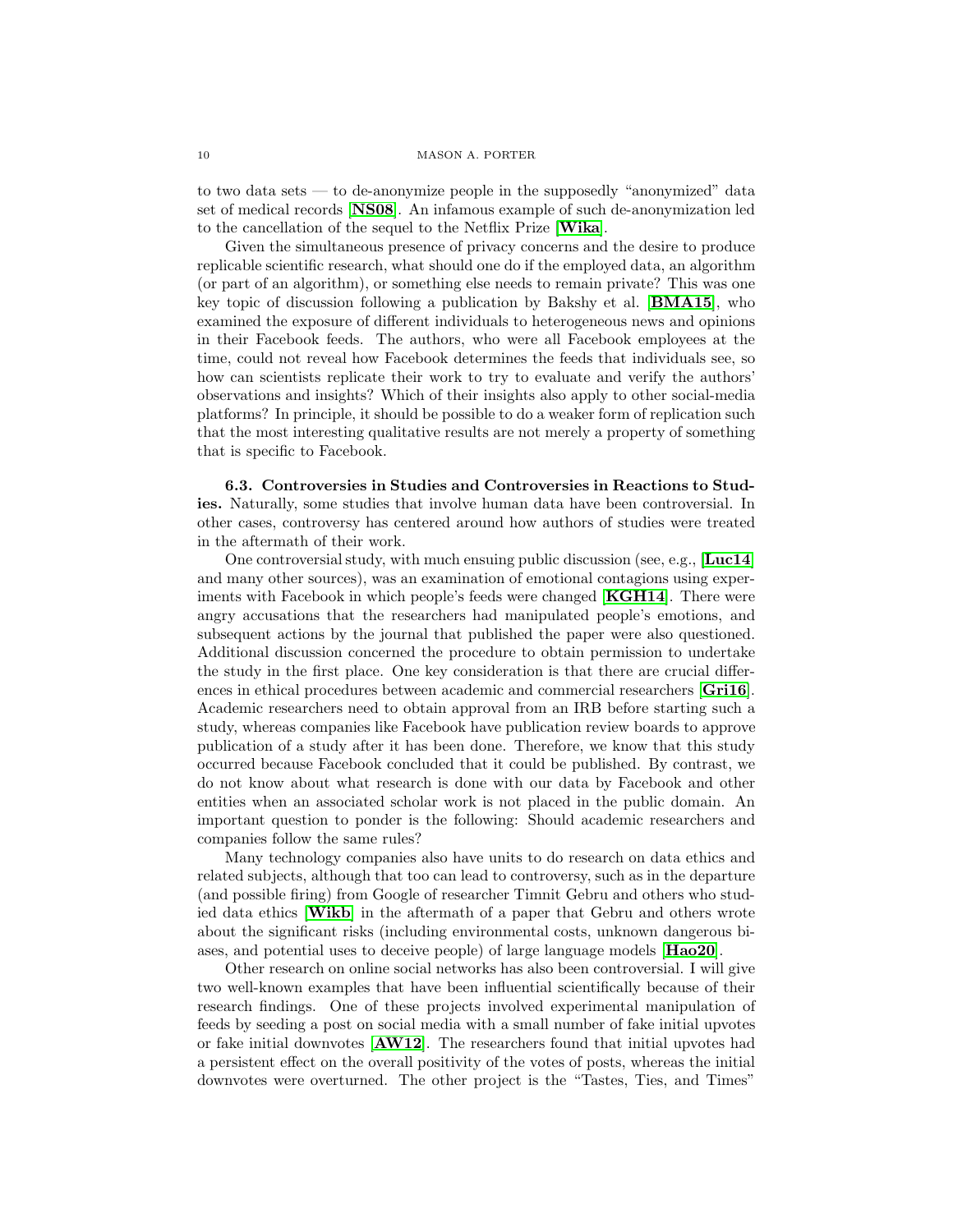study of several waves of Facebook data from students at an Ivy League university in the United States  $[\mathbf{L} \mathbf{K} \mathbf{G}^+ \mathbf{0} \mathbf{S}]$ . See [[Per11](#page-13-17)] for one discussion of the data-privacy controversy of this study and its associated data set.

6.4. Acknowledgements, Giving Credit, and Licenses to Use and Share. Another aspect of doing scientific work and writing it up in scholarly works is acknowledging the contributions of others. Naturally, this includes things like coauthorship and citations of prior work. It also includes things like acknowledging all sources of data, all sources of funding, and useful comments and ideas that came from other people. In the acknowledgements in a manuscript, one should include precise details of how one obtained data and how readers can also obtain that data (especially if one cannot publish it oneself, perhaps because of privacy considerations or because it isn't one's own data to share). It is important to be generous when acknowledging others in manuscripts. If somebody gave useful comments, one should thank them for it (assuming that they want to be thanked). One should be fair, appropriate, and precise when discussing the prior work that one cites in a manuscript. It is crucial to give credit where it is due. The research in prior work has heterogeneous levels of mathematical rigor, scientific rigor, and even correctness; how one writes about such work is affected by such things, including some that are factual and others that may reflect a variety of opinions. For example, there is a difference in writing that something was "shown" versus "reported" in a prior work. The former wording is a statement with a built-in claim, by the writer of a manuscript, of the validity in that prior work. By contrast, the latter is merely a historical fact (assuming that what one writes is itself accurate).

Another data-related issue to ponder for open science are different types of licensing through Creative Commons. See [https://en.wikipedia.org/wiki/Creative\\_Commons\\_license](https://en.wikipedia.org/wiki/Creative_Commons_license) for a discussion of the different types of Creative Commons licenses. Some of them allow one's work to be duplicated for any purpose, and there are a variety of license variants with different use restrictions. I advocate making one's work as open as possible, as then it can be used readily for purposes such as teaching and explaining ideas.

6.5. Summary. In concluding and summarizing some key ideas in this section, here are a few things to think about:

- Are you comfortable doing research in collaboration with private companies or government entities? Maybe there are some entities with whom you are willing to collaborate (perhaps depending on their purposes and goals), but there are others with whom you are unwilling to collaborate or use data from? If you work with or for such an entity, what is permissible to include in a publication or post online?
- There is a tension between open data and personal privacy.
- The use and publication of data, and anything else that one reports in a manuscript or discusses with others, can be subject to terms-of-service agreements and nondisclosure agreements.
- In what sense can you make your research replicable if you cannot make all of your data (or algorithm or something else) publicly available? There are some "softer" notions of replication, such as whether somebody else can observe similar phenomena in circumstances that are similar must not precisely the same. For instance, in studying human behavior in social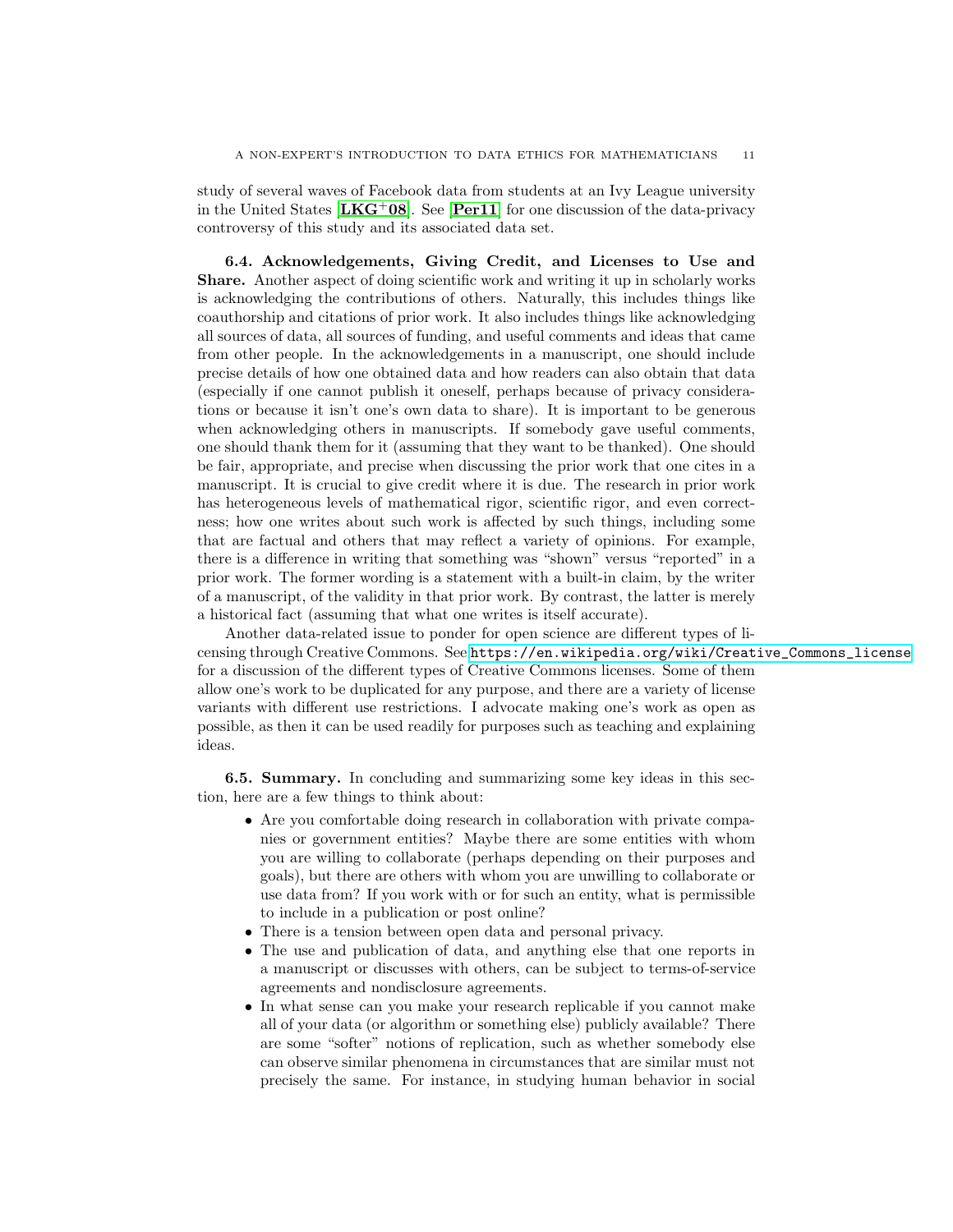media, perhaps certain phenomena are very similar on Facebook and on Twitter but other phenomena may be specific to only one of these two social-media platforms.

### 7. Conclusion

<span id="page-11-1"></span>The use of digital data in the study of human behavior is both powerful and dangerous [[Edi21](#page-12-0)]. Mathematical scientists have a younger tradition of studying human data than researchers in many other disciplines, such as the social and medical sciences. Most researchers in the mathematical, statistical, and computational sciences have not had research-ethics and data-ethics training, and that needs to change. One recent paper has even proposed a sort of "Hippocratic Oath" for the mathematical sciences  $[\mathbf{uCF21}]$  $[\mathbf{uCF21}]$  $[\mathbf{uCF21}]$ . We need to learn from the best practices of other disciplines to ensure that our research is ethical. They have been considering research ethics a lot longer than we have, and it's important that we learn from them. As in the social and medical sciences, the mathematical and computational sciences need a robust program of ethics training in the mathematical and computational sciences.

I encourage you to read widely, think about, and discuss how to do research ethically, especially for research on social systems and when human data may be involved. It is also valuable to read about past research and societal controversies. There have been mistakes in the past (and there continue to be mistakes), and we need to learn from them. We may all set our ethical bars in different places and have different views on different issues, but we all need to do our scholarship in a conscientious way. As a reminder, official approval (e.g., from an IRB) to undertake a study is only a lower bound. The ethical bar to surpass in the design and conduction of research is a sliding bar: the more potential for invasion of human privacy (or other potential harm), the more valuable to humanity the potential outcome of a research project has to be.

#### References

- <span id="page-11-4"></span>[AAB+21] Rediet Abebe, Kehinde Aruleba, Abeba Birhane, Sara Kingsley, George Obaido, Sekou L Remy, and Swathi Sadagopan, Narratives and counternarratives on data sharing in Africa, Proceedings of the 2021 ACM Conference on Fairness, Accountability, and Transparency (FAccT '21) (New York, NY, USA), Association for Computing Machinery, 2021, pp. 329–341.
- <span id="page-11-3"></span>[AG18] Rediet Abebe and Kira Goldner, Mechanism design for social good, AI Matters 4 (2018), no. 3, 27–34.
- <span id="page-11-0"></span>[Ass18] Association for Computing Machinery, ACM Code of Ethics and Professional Conduct, 2018, Available at <https://ethics.acm.org> (last checked 5 January 2022).
- <span id="page-11-7"></span>[AW12] Sinan Aral and Dylan Walker, Identifying influential and susceptible members of social networks, Science 337 (2012), no. 6092, 337–341.
- <span id="page-11-6"></span>[BMA15] Eytan Bakshy, Solomon Messing, and Lada A Adamic, Exposure to ideologically diverse news and opinion on Facebook, Science 348 (2015), no. 6239, 1130–1132.
- <span id="page-11-2"></span>[BW19] Carl T. Bergstrom and Jevin West, Calling Bullshit: Data Reasoning in a Digital World. Week 10. The ethics of calling bullshit., 2019, Informatics 270 / Biology 270, University of Washington. Available at <https://www.callingbullshit.org/syllabus.html#Ethics>.
- <span id="page-11-5"></span>[CBC+10] David J. Crandall, Lars Backstrom, Dan Cosley, Siddharth Suri, Daniel Huttenlocher, and Jon Kleinberg, Inferring social ties from geographic coincidences, Proceedings of the National Academy of Sciences of the United States of America 107 (2010), no. 52, 22436–22441.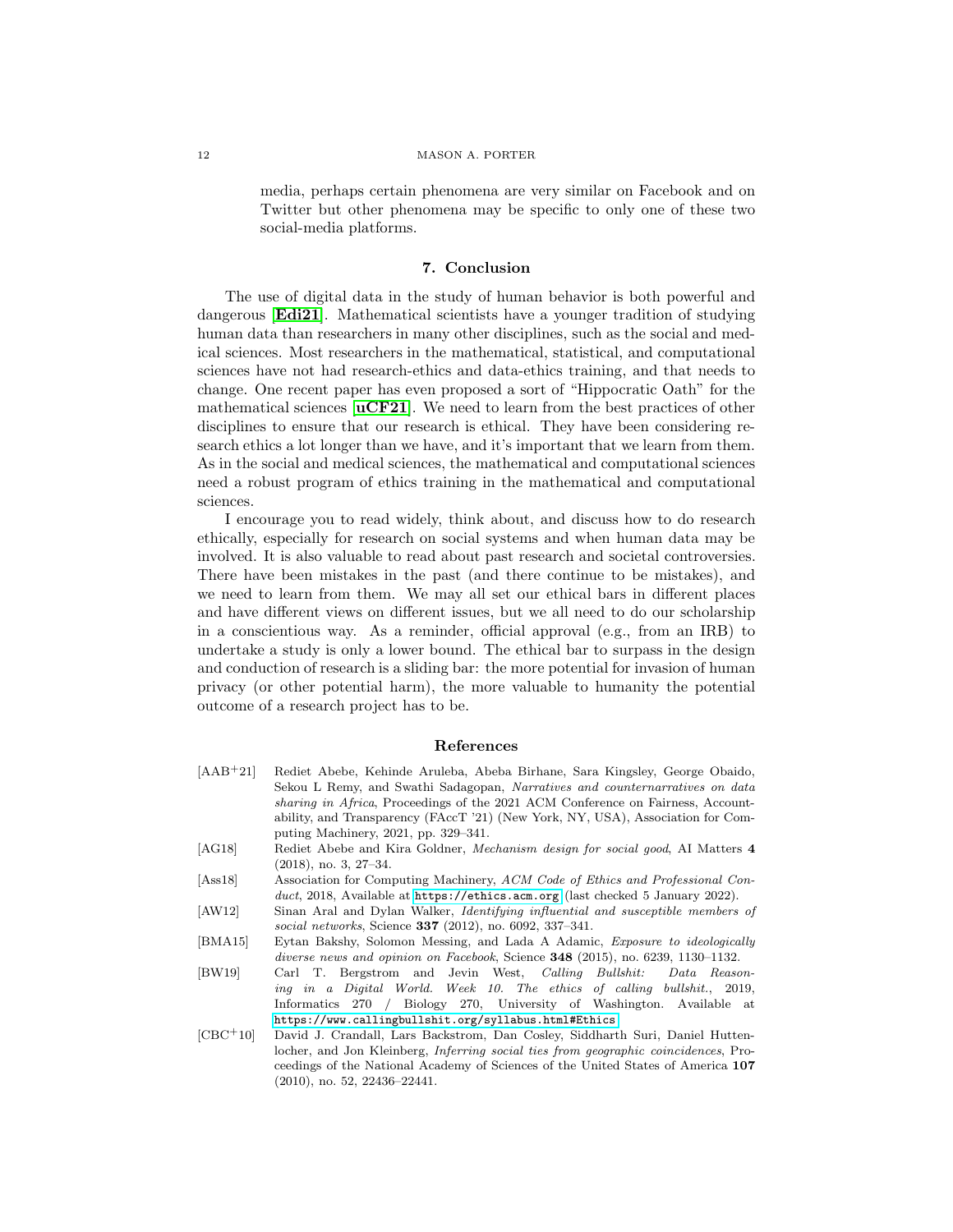- <span id="page-12-17"></span><span id="page-12-16"></span><span id="page-12-15"></span><span id="page-12-14"></span><span id="page-12-13"></span><span id="page-12-12"></span><span id="page-12-11"></span><span id="page-12-10"></span><span id="page-12-9"></span><span id="page-12-8"></span><span id="page-12-7"></span><span id="page-12-6"></span><span id="page-12-5"></span><span id="page-12-4"></span><span id="page-12-3"></span><span id="page-12-2"></span><span id="page-12-1"></span><span id="page-12-0"></span>[CDG18] Sam Corbett-Davies and Sharad Goel, The measure and mismeasure of fairness: A critical review of fair machine learning, [arXiv:1808.00023](http://arxiv.org/abs/1808.00023) (2018). [CGH21] Peter V. Coveney, Derek Groen, and Afons G. Hoekstra, Reliability and reproducibility in computational science: Implementing validation, verification and uncertainty quantification in silico, Philosophical Transactions of the Royal Society A 379 (2021), 20200409. [Che20] Caroline Chen, Only seven of Stanford's first 5,000 vaccines were designated for medical residents, ProPublica (2020), Available at https://www.propublica.org/article/only-seven-of-stanfords-first-5-000-vaccines-were-designated-for-me [CIT22] CITI Program, Explore Our Courses, 2022, Available at <https://www.citiprogram.org/index.cfm?pageID=86> (last checked 6 January 2022). [dai22] Distributed AI Research Institute (DAIR), 2022, Available at <https://www.dair-institute.org> (last accessed 6 January 2022). [Edi21] Editors, The powers and perils of using digital data to understand human behaviour, Nature 595 (2021), 149–150. [EN16] Steven Englehardt and Arvind Narayanan, Online tracking: A 1-million-site measurement and analysis, Proceedings of the 2016 ACM SIGSAC Conference on Computer and Communications Security (New York, NY, USA), CCS '16, Association for Computing Machinery, 2016, pp. 1388–1401. [ET19] Zeynep Engin and Philip Treleaven, Algorithmic Government: Automating Public Services and Supporting Civil Servants in using Data Science Technologies, The Computer Journal 62 (2019), no. 3, 448–460. [Fie18] Casey Fiesler, Tech ethics curricula: A collection of syllabi, Medium (2018), Available at <https://cfiesler.medium.com/tech-ethics-curricula-a-collection-of-syllabi-3eedfb76be18>. [Fos20] Tom Foster, Watch Gollum Sing Nothing Compares 2 U in Deepfake Video, TVOverMind (2020), Available at <https://tvovermind.com/watch-gollum-sing-nothing-compares-2-u-in-deepfake-video/>. The music video itself is available at [https://www.youtube.com/watch?v=9d9pZi7uZQs]( https://www.youtube.com/watch?v=9d9pZi7uZQs). [fPM20] Institute for Pure and Applied Mathematics, White Paper: Deep Fakery, 2020, Available at <http://www.ipam.ucla.edu/news/white-paper-deep-fakery/>. [FT16] L. Floridi and M. Taddeo, What is data ethics?, Philosophical Transactions of the Royal Society A 374 (2016), no. 2083, 20160360. [GKW+17] Timnit Gebru, Jonathan Krause, Yilun Wang, Duyun Chen, Jia Deng, Erez Lieberman Aiden, and Li Fei-Fei, Using deep learning and Google Street View to estimate the demographic makeup of neighborhoods across the United States, Proceedings of the National Academy of Sciences of the United States of America 114 (2017), no. 50, 13108–13113. [Gri16] P. Grindrod, Beyond privacy and exposure: Ethical issues within citizen-facing analytics, Philosophical Transactions of the Royal Society of London A: Mathematical, Physical and Engineering Sciences 374 (2016), no. 2083, 20160132. [Hao20] Karen Hao, We read the paper that forced Timnit Gebru out of Google. Here's what it says., MIT Technology Review (2020), Available at <https://www.technologyreview.com/2020/12/04/1013294/google-ai-ethics-research-paper-forced-out-timnit-gebru/>. [KA21] Maximilan Kasy and Rediet Abebe, Fairness, equality, and power in algorithmic decision-making, Proceedings of the 2021 ACM Conference on Fairness, Accountability, and Transparency (FAccT '21) (New York, NY, USA), Association for Computing Machinery, 2021, pp. 576–586. [KGH14] Adam D. I. Kramer, Jamie E. Guillory, and Jeffrey T. Hancock, *Experimental ev*idence of massive-scale emotional contagion through social networks, Proceedings of the National Academy of Sciences of the United States of America 111 (2014), no. 24, 8788–8790. [KKL+09] Chris Kanich, Christian Kreibich, Kirill Levchenko, Brandon Enright, Geoffrey M. Voelker, Vern Paxson, and Stefan Savage, Spamalytics: An empirical analysis of
	- spam marketing conversion, Communications of the ACM  $52$  (2009), no. 9, 99–107.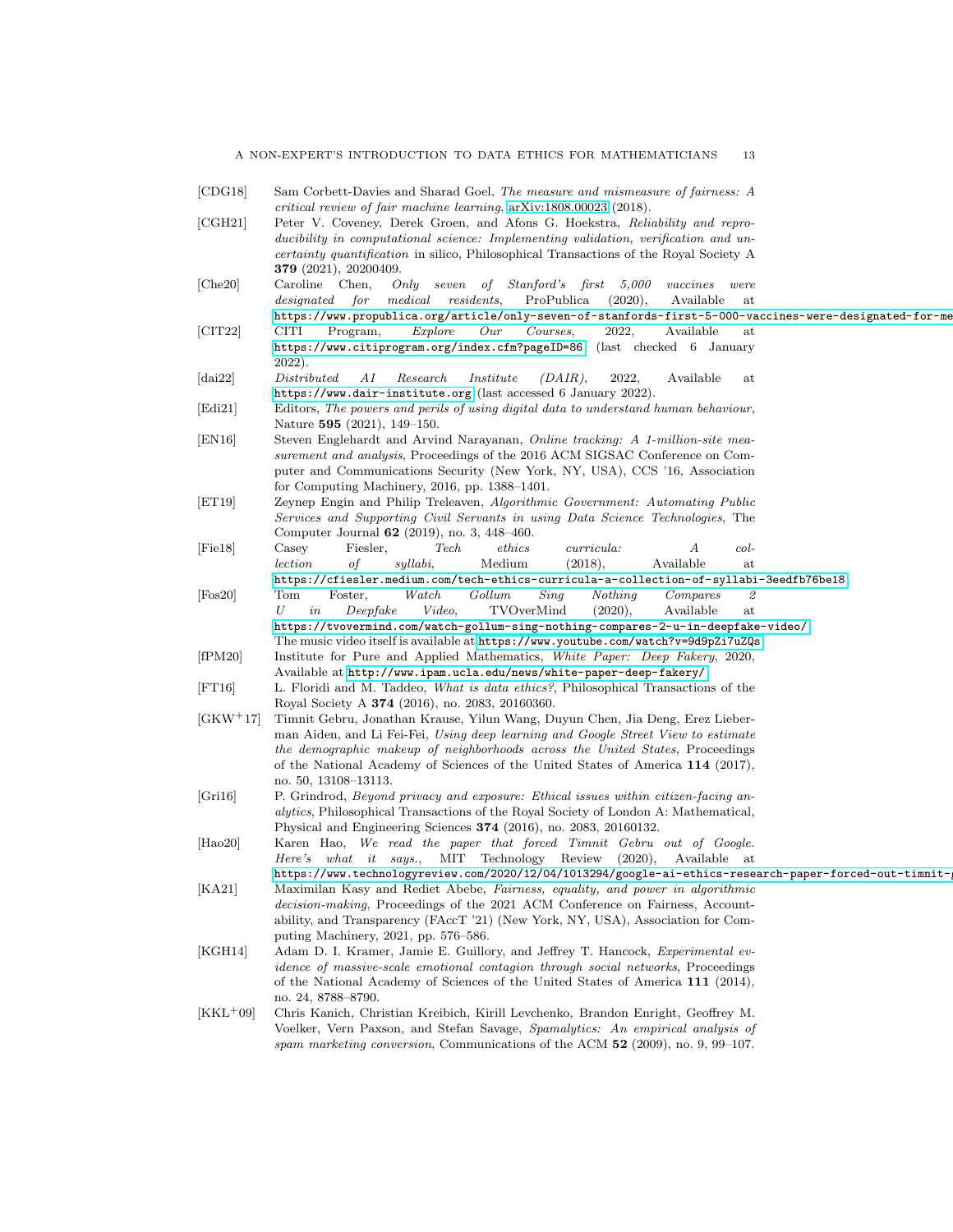| 14 | <b>MASON A. PORTER</b> |
|----|------------------------|
|----|------------------------|

<span id="page-13-17"></span><span id="page-13-16"></span><span id="page-13-15"></span><span id="page-13-14"></span><span id="page-13-13"></span><span id="page-13-12"></span><span id="page-13-11"></span><span id="page-13-10"></span><span id="page-13-9"></span><span id="page-13-8"></span><span id="page-13-7"></span><span id="page-13-6"></span><span id="page-13-5"></span><span id="page-13-4"></span><span id="page-13-3"></span><span id="page-13-2"></span><span id="page-13-1"></span><span id="page-13-0"></span>

| [KSG13]                      | Michal Kosinski, David Stillwell, and Thore Graepel, <i>Private traits and attributes</i><br>are predictable from digital records of human behavior, Proceedings of the National                                                                                                                                                                                                                                                                                                          |
|------------------------------|-------------------------------------------------------------------------------------------------------------------------------------------------------------------------------------------------------------------------------------------------------------------------------------------------------------------------------------------------------------------------------------------------------------------------------------------------------------------------------------------|
| $[LHF^+21]$                  | Academy of Sciences of the United States of America 110 (2013), no. 15, 5802-5805.<br>David Lazer, Eszter Hargittai, Deen Freelon, Sandra González-Bailón, Kevin<br>Munger, Katherine Ognyanova, and Jason Radford, Meaningful measures of human<br>society in the twenty-first century, Nature 595 (2021), 189-196.                                                                                                                                                                      |
| $[LKG+08]$                   | Kevin Lewis, Jason Kaufman, Marco Gonzalez, Andreas Wimmer, and Nicholas A.<br>Christakis, Tastes, ties, and time: A new (cultural, multiplex, and longitudinal)<br>social network dataset using Facebook.com, Social Networks 30 (2008), no. 4, 330–<br>342.                                                                                                                                                                                                                             |
| [LMP18]                      | Mike Loukides, Hilary Mason, and DJ Patil, Ethics and Data Science, O'Reilly<br>Media, Inc., Sebastopol, CA, USA, 2018.                                                                                                                                                                                                                                                                                                                                                                   |
| $ {\rm Luc14} $              | Michael<br>Luca,<br>Were<br>OkCupid's<br><i>Facebook's</i><br>$\it{and}$<br>experiments<br>Harvard<br>(2014),<br>Available<br>unethical?,<br><b>Business</b><br>Review<br>at                                                                                                                                                                                                                                                                                                              |
| [McA16]                      | https://hbr.org/2014/07/were-okcupids-and-facebooks-experiments-unethical.<br>Nathan McAlone, Why 'Straight Outta Compton' had different Facebook<br>trailers for people of different races, Business Insider (2016), Available at                                                                                                                                                                                                                                                        |
| [MCM09]                      | https://www.businessinsider.com/why-straight-outta-compton-had-different-trailers-for-people-of-differ<br>Benjamin Markines, Ciro Cattuto, and Filippo Menczer, Social spam detection, Pro-<br>ceedings of the 5th International Workshop on Adversarial Information Retrieval on<br>the Web (New York, NY, USA), AIRWeb '09, Association for Computing Machinery,<br>2009, pp. $41-48$ .                                                                                                 |
| [md422]                      | <i>Mechanism Design for Social Good</i> , 2022, Available at https://www.md4sg.com (last<br>accessed 6 January 2022).                                                                                                                                                                                                                                                                                                                                                                     |
| MI                           | Oxford<br>Mathematical<br>University<br>of<br>Institute,<br>Re-<br>Available<br>using<br>data<br>involving<br>humans,<br>search<br>at                                                                                                                                                                                                                                                                                                                                                     |
| $\vert \text{Nar}10 \vert$   | https://www.maths.ox.ac.uk/members/policies/data-protection/research-using-data-involving-humans<br>(accessed 29 January 2017).<br>Arvind<br>Narayanan,<br>Cookies,<br>supercookies<br>and<br><i>ubercookies:</i><br>$Steal-$<br>33 Bits of Entropy:<br>The End of<br>ing the identity of web visitors,<br>Anonymous Data and What to Do About It (2010),<br>Available at                                                                                                                 |
| $\vert \mathrm{Nat}18 \vert$ | https://33bits.wordpress.com/2010/02/18/cookies-supercookies-and-ubercookies-stealing-the-identity-of-<br>National Academies of Sciences, Engineering, and Medicine, <i>Proactive policing: Ef-</i><br><i>fects on crime and communities</i> , The National Academies Press, Washington, DC,                                                                                                                                                                                              |
| NS08                         | USA, 2018, Available at https://doi.org/10.17226/24928.<br>Arvind Narayanan and Vitaly Shmatikov, Robust de-anonymization of large sparse<br><i>datasets</i> , 2008 IEEE Symposium on Security and Privacy (sp 2008), 2008, pp. 111–<br>125.                                                                                                                                                                                                                                              |
| OHR22                        | OHRPP, UCLA Office of the Human Research Protection Program, 2022, Avail-<br>able at http://ora.research.ucla.edu/ohrpp/Pages/OHRPPHome.aspx (last checked                                                                                                                                                                                                                                                                                                                                |
| O'NI6                        | 6 January 2022).<br>Cathy O'Neil, Weapons of Math Destruction: How Big Data Increases Inequality<br>and Threatens Democracy, 1st ed., The Crown Publishing Group, New York, NY,<br>USA, 2016.                                                                                                                                                                                                                                                                                             |
| [Per11]                      | Marc Perry,<br>Harvard researchers<br>of breaching<br>accused<br>students'<br>$pr-1$<br>The<br>Chronicle<br>of Higher<br>Education<br>(2011),<br>Available<br>at<br>$\mathit{vacy},$                                                                                                                                                                                                                                                                                                      |
| Por21                        | https://www.chronicle.com/article/harvard-researchers-accused-of-breaching-students-privacy/.<br>Mason A. Porter, <i>Data Ethics for Mathematicians</i> , 2021, Available at<br>https://zerodivzero.com/short_course/aaac8c66007a4d23a7aa14857a3b778c/title/181b207c7d2941278be4641ea5f                                                                                                                                                                                                   |
| $[PSO+20]$                   | Emma Pierson, Camelia Simoiu, Jan Overgoor, Sam Corbett-Davies, Daniel Jenson,<br>Amy Shoemaker, Vignesh Ramachandran, Phoebe Barghouty, Cheryl Phillips, Ravi                                                                                                                                                                                                                                                                                                                            |
| RBKL20                       | Shroff, and Sharad Goel, A large-scale analysis of racial disparities in police stops<br>across the United States, Nature Human Behaviour 4 (2020), 736–745.<br>Manish Raghavan, Solon Barocas, Jon Kleinberg, and Karen Levy, Mitigating bias<br>in algorithmic hiring: Evaluating claims and practices, Proceedings of the 2020<br>Conference on Fairness, Accountability, and Transparency (FAccT '20) (New York,<br>NY, USA), Association for Computing Machinery, 2020, pp. 469–481. |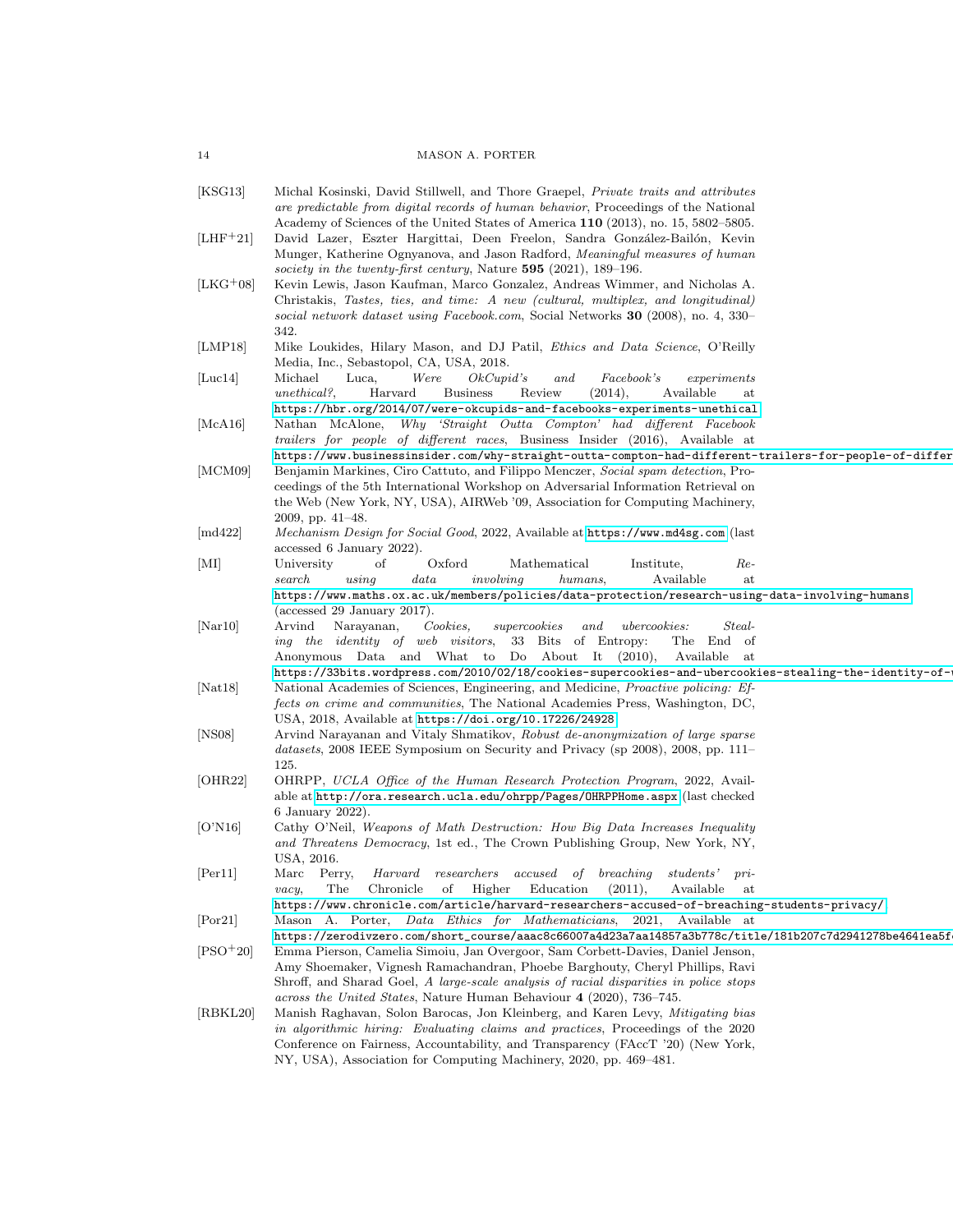<span id="page-14-20"></span><span id="page-14-19"></span><span id="page-14-18"></span><span id="page-14-17"></span><span id="page-14-16"></span><span id="page-14-15"></span><span id="page-14-14"></span><span id="page-14-13"></span><span id="page-14-12"></span><span id="page-14-11"></span><span id="page-14-10"></span><span id="page-14-9"></span><span id="page-14-8"></span><span id="page-14-7"></span><span id="page-14-6"></span><span id="page-14-5"></span><span id="page-14-4"></span><span id="page-14-3"></span><span id="page-14-2"></span><span id="page-14-1"></span><span id="page-14-0"></span>

| Ree18              | Chris Reed, <i>How should we regulate artificial intelligence?</i> , Philosophical Transac-                                                                                   |
|--------------------|-------------------------------------------------------------------------------------------------------------------------------------------------------------------------------|
|                    | tions of the Royal Society A $376$ (2018), no. 2128, 20170360.                                                                                                                |
| [Sal16]            | Matthew Salganik, Computational Social Science:<br>Social Research in                                                                                                         |
|                    | the Digital Age, 2016, Sociology 596, Princeton University. Available at                                                                                                      |
|                    | https://www.princeton.edu/~mjs3/soc596_f2016/.<br>$\_\_\_\_$ , Bit by Bit: Social Research in the Digital Age, illustrated edition ed., Prince-                               |
| [Sal17]            | ton University Press, Princeton, NJ, USA, 2017.                                                                                                                               |
| $ \text{Sch21} $   | G. William Schwert, The remarkable growth in financial economics, 1974–2020,                                                                                                  |
|                    | Journal of Financial Economics 140 (2021), no. 3, 1008-1046.                                                                                                                  |
| $ $ Sku21 $ $      | ethical<br>Skufca,<br>Incorporating<br>discussions<br>the<br>math.<br>Joe<br>in                                                                                               |
|                    | Available<br>ematics<br><b>SIAM</b><br>(2021),<br>classroom.<br><b>News</b><br>at                                                                                             |
|                    | https://sinews.siam.org/Details-Page/incorporating-ethical-discussions-in-the-mathematics-classroom-2.                                                                        |
| [SSGN17]           | Jessica Su, Ansh Shukla, Sharad Goel, and Arvind Narayanan, De-anonymizing web                                                                                                |
|                    | <i>browsing data with social networks</i> , Proceedings of the 26th International Conference                                                                                  |
|                    | on World Wide Web (Republic and Canton of Geneva, CHE), WWW '17, Interna-                                                                                                     |
|                    | tional World Wide Web Conferences Steering Committee, 2017, pp. 1261–1269.                                                                                                    |
| [SVW21]<br>[SWM05] | Jathan Sadowski, Salomé Viljoen, and Meredith Whittaker, Everyone should decide                                                                                               |
|                    | how their digital data are used — Not just tech companies, Nature 595 (2021),                                                                                                 |
|                    | $169 - 171.$                                                                                                                                                                  |
|                    | Michael P. H. Stumpf, Carsten Wiuf, and Robert M. May, Subnets of scale-free<br>networks are not scale-free: Sampling properties of networks, Proceedings of the              |
|                    | National Academy of Sciences of the United States of America 102 (2005), no. 12,                                                                                              |
|                    | 4221-4224.                                                                                                                                                                    |
| [Tho]              | Rachel Thomas, Available at https://twitter.com/math_rachel/status/1297255819965169664                                                                                        |
|                    | (last checked 7 January 2022).                                                                                                                                                |
| Tho21              | $\Box$ , 11 short videos about AI ethics, fast.ai (2021), Available at                                                                                                        |
|                    | https://www.fast.ai/2021/08/16/eleven-videos/.                                                                                                                                |
| [TMP12]            | A. L. Traud, P. J. Mucha, and M. A. Porter, <i>Social structure of Facebook networks</i> ,                                                                                    |
|                    | Physica A 391 $(2012)$ , no. 16, 4165-4180.                                                                                                                                   |
| [uCF21]            | Dennis üller, Maurice Chiodo, and James Franklin, A Hippocratic Oath for math-                                                                                                |
|                    | ematicians? Mapping the landscape of ethics in mathematics, arXiv:2112.07025<br>(2021).                                                                                       |
| Uga17              | Johan Ugander, Truth, lies, and an ethics of personalization, Medium (2017), Avail-                                                                                           |
|                    | able at https://medium.com/@jugander/truth-lies-and-an-ethics-of-personalization-e4ccfa7f2b84#.rzap3hm70                                                                      |
| [Uga20]            | Data<br>Privacy<br>and<br>Data<br>Ethics,<br>2020,<br>Management<br>Sci-                                                                                                      |
|                    | 234,<br>Stanford<br>and<br>Engineering<br>University.<br>Available<br>ence<br>$_{\rm at}$                                                                                     |
|                    | https://web.stanford.edu/group/msande234/cgi-bin/wordpress/.                                                                                                                  |
| [Vin16]            | Twitter<br>James<br>Vincent,<br>taught<br>Microsoft's<br>AI<br>$\it{chatbot}$<br>to<br>be<br>$\boldsymbol{a}$                                                                 |
|                    | The Verge $(2016)$ ,<br>asshole in less than a day,<br>racist<br>Available<br>$_{\rm at}$                                                                                     |
|                    | https://www.theverge.com/2016/3/24/11297050/tay-microsoft-chatbot-racist.                                                                                                     |
| Wei21              | Zach Weinersmith, Software, Saturday Morning Breakfast Cereal (2021), Available                                                                                               |
|                    | at https://www.smbc-comics.com/comic/software.                                                                                                                                |
| Whi12              | Martha C. White, <i>Orbitz shows higher prices to Mac users</i> , Time (2012), Available at<br>https://business.time.com/2012/06/26/orbitz-shows-higher-prices-to-mac-users/. |
| [Wika]             | Wikipedia,<br>Netfix<br>Prize:<br>Cancelled<br>sequel,<br>Available<br>$_{\rm at}$                                                                                            |
|                    | https://en.wikipedia.org/wiki/Netflix_Prize#Cancelled_sequel (last checked                                                                                                    |
|                    | 1 January 2022).                                                                                                                                                              |
| [Wikb]             | $T$ <i>imnit</i><br>Gebru:<br>Available<br>Exit<br>from<br>Google,<br>at                                                                                                      |
|                    | https://en.wikipedia.org/wiki/Timnit_Gebru#Exit_from_Google (last checked 7                                                                                                   |
|                    | January 2022).                                                                                                                                                                |
| Wik22              | Social<br>Credit<br>System,<br>2022,<br>Available<br>$_{\rm at}$                                                                                                              |
|                    | https://en.wikipedia.org/wiki/Social_Credit_System (last checked 6 Janu-                                                                                                      |
|                    | $\arg 2022$ ).                                                                                                                                                                |
| $[WSAO+21]$        | Claudia Wagner, Markus Strohmaier, Emre Kiciman Alexandra Olteanu, Noshir                                                                                                     |
|                    | Contractor, and Tina Eliassi-Rad, Measuring algorithmically infused societies, Na-<br>ture $595$ (2021), 197-204.                                                             |
|                    |                                                                                                                                                                               |